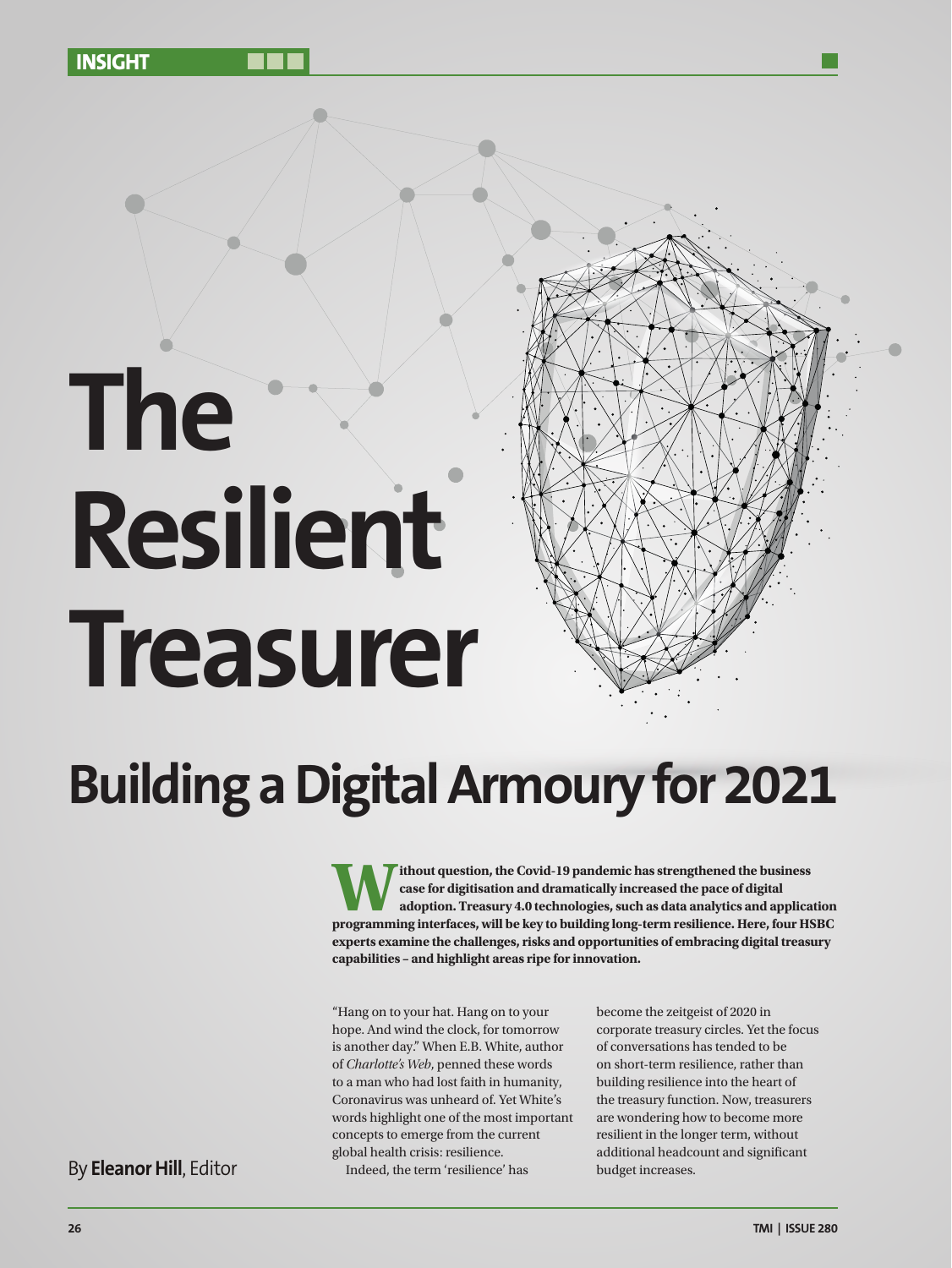### **No Turning Back**

The Covid-19 crisis has taken a terrible toll on lives and livelihoods. Nearly every business has been impacted, and many have faced significant challenges in adapting to the 'new normal'. Nevertheless, the pandemic is acting as a catalyst for long-term change within businesses, with a focus on building resilience and shaping positive and sustainable transformation.

Opportunities for business efficiency and growth are also being realised as a result of Covid-19. Digital tools, for example, have not only been saviours in a remote working environment, but are also becoming more ingrained in day-to-day workflows – even altering entire business models.

What matters now is for organisations to capitalise on the changes brought about by the pandemic. Once vaccines are rolled out and offices re-open, there must be no going back to the old, inefficient ways of working – only moving forward.

Treasurers have a once in a lifetime opportunity to change their working practices for the better. In this series of thought leadership articles, infographics and podcasts, our HSBC experts will share best practices to assist in this endeavour. We will also outline our vision for the future of transaction banking, and highlight our own innovations in this space – all aimed at enabling treasury to fulfil its true potential.

We hope you enjoy this series and we look forward to engaging with you around the topics discussed.

#### **Debunking treasury resilience**

According to Karen Gilhooly, Managing Director, Global Head of Employee and Customer Engagement, HSBC, "Resilience is the ability to respond, when needed, to the changing circumstances around you. It requires grit, determination, flexibility, creativity and curiosity."

Gilhooly admits, however that the 'r-word' has become rather over-used in recent months, much like the term 'Zoom'. "That said, it is important not to dismiss corporate resilience as either a fad or a topic that only concerns the board," she cautions. "Treasurers are arguably the ones who need to be most resilient within an organisation – since they are in charge of the lifeblood of the organisation: cash." Importantly, though, Gilhooly warns that being resilient does not mean solely focusing on how treasury needs to adapt. "Recognising what's going on with treasury's customers, both internally and externally, is equally important. Everyone's world has been turned upside down by the pandemic; customers are also displaced and may be struggling to adapt."

Carlos Gonzalez Fillad, Managing Director, Regional Head of Latin America, Global Liquidity and Cash Management, HSBC, adds: "Treasury teams have been

the ones processing payments and keeping the business alive, against a backdrop of unprecedented uncertainty and change." Not only were treasury teams suddenly required to work remotely, some companies changed their product lines entirely overnight. "Businesses that were previously manufacturing space rockets began making hospital equipment. Perfume companies started making hand sanitiser. This led to inevitable changes in the supply chain. As a result, treasury had to cope with paying different suppliers, while taking care of the working capital, and operating under extreme pressure."

Meanwhile, companies have also been embracing trends such as direct-toconsumer sales, says Fillad. "This has seen treasury needing to adapt to new payment and collection models, as well as the realtime environment." While this pivot was initially a matter of short-term survival, organisations are now waking up to the benefits of a much longer-term digital shift. "And this is where treasury needs to up its resilience game – by embracing the benefits of becoming digitally-enabled," he notes.

#### **Taking digital further**

Brian McKenney, Chief Innovation Officer and Head of Strategic Initiatives, Global

**Group General Manager and Head of Global Liquidity and Cash Management, HSBC DIANE S. REYES**

Liquidity and Cash Management, HSBC, could not agree more. "For companies that hadn't previously made 'digital' a priority, the pandemic has been an inescapable catalyst. The cultural imperative around the investment in technology has sharpened – and treasurers have an amazing opportunity to leverage this momentum and enhance the strategic value they bring to the organisation."

He continues: "In good times, a treasury function is like great lighting in a theatre: when it's done perfectly you don't notice it, and improves the whole production. But the lighting team rarely gets the praise it deserves. This year, treasurers have become the stars of the show. Their ability to adapt and thrive in these challenging circumstances, to keep the cash flowing and the risk managed, has propelled them even further into strategic leadership conversations. What's more, all parts of the business now have a greater understanding of the treasurer's role, and the importance of instant insights into cash positions. As a consequence, a truly digitallyenabled treasury function has become a 'must have."

But what makes a great digital treasury function? Which technologies are fundamental, and which bells and whistles might treasurers want to consider?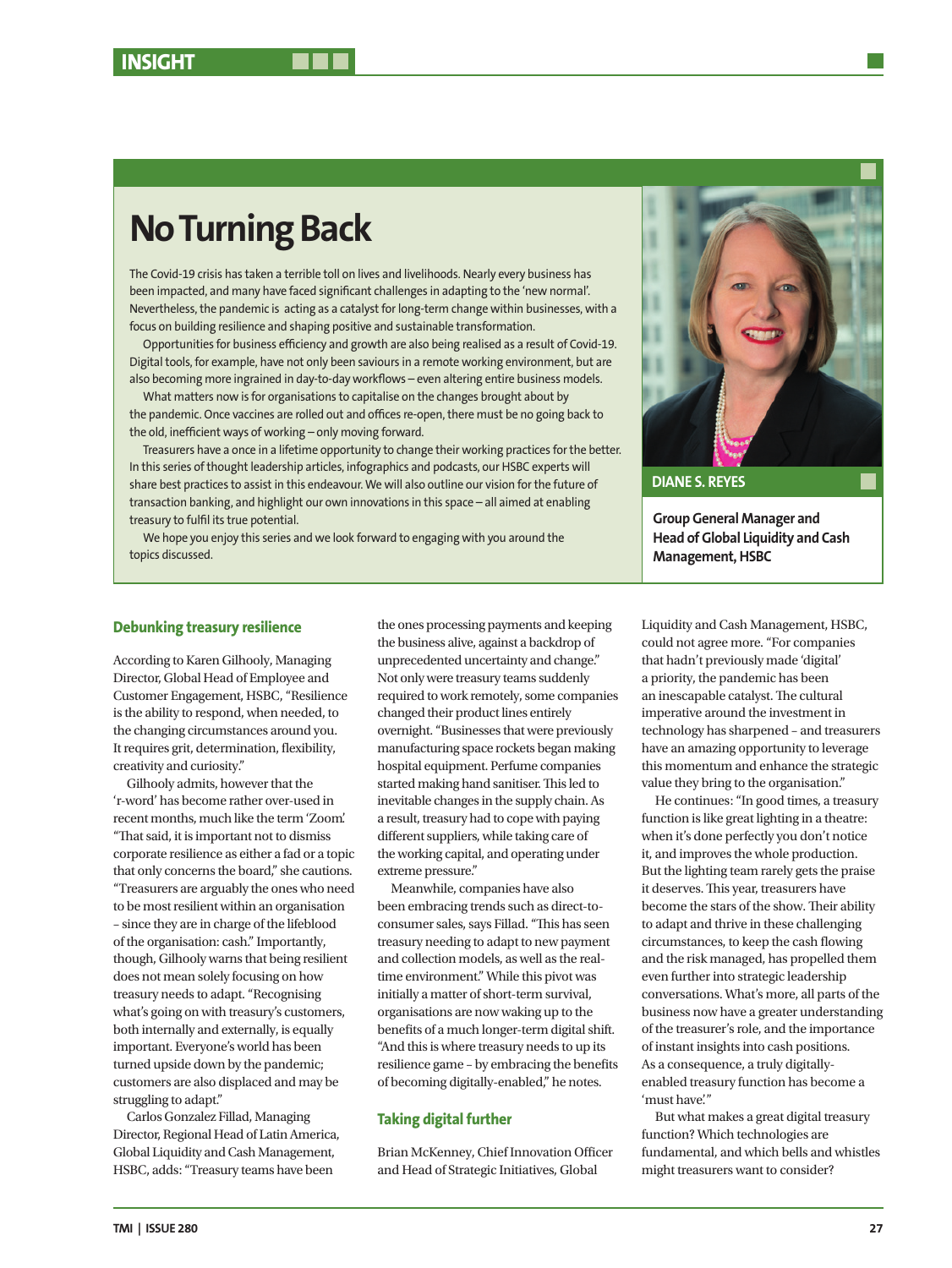

**Managing Director, Global Head of Employee and Customer Engagement, HSBC**

#### **A digital framework**

First and foremost, is the ability to access digital platforms – which as basic as it sounds, was not the case for many treasury functions prior to the pandemic. Gilhooly notes: "The number of customers we had working with us in a manual mode was quite shocking. We've now introduced them to the concept of digital working and helped them to make that leap. With the fundamentals there, and a comfort level around digital now established, we can start to explore the next level of digital functionalities with them."

An important aspect of this digital foundation, says McKenney, is mobile capability. "We'd already seen huge adoption of the HSBCnet Mobile App, but between July and September 2020, there was a 154% increase in the number of customers using it compared to the previous year," he explains. Functionalities such as digital cheque deposits have also become understandably popular during lockdown, as treasurers look to dematerialise all aspects of their operations.

#### **TURBOCHARGING CASH FLOW FORECASTING**

While cash flow forecasting is a perennial treasury theme, it is becoming more powerful, with the addition of 'big data' and data analytics, believes McKenney. With this in mind, HSBC has enhanced its, now mobile-friendly, Liquidity Management Portal (LMP) with an option to access a cash flow forecasting tool. This allows treasurers to compile a forecast of all cash movements that impact their organisation's day-to-day cash position, from the present day to any chosen time horizon in the future.

Hardy elaborates: "Currently available in nine markets, this tool makes it easier for treasurers to build an accurate picture of their cash and their future cash flow. Being a selfservice solution, it enables treasury to see their cash position at the touch of a button, which helps to remove risk and increase control. It's a no-brainer."

There is also added value to be had – an opportunity to go beyond the flows and gain behavioural insight into customers, thanks to data analytics, says McKenney. "Treasurers can quickly assess a customer's aptitude and ability to pay in a timely way. And once it's clear which receivables are unlikely to be paid on time or in full, the team can focus more of their collections efforts on those customers. Then, perhaps most importantly, comes the ability to mine data to determine: who are the customers that the company should be trying to do more business with? Who are the customers that the team should be looking to do less business with?"

This, McKenney believes, is where the treasury function can start to play more of an expert, trusted adviser, role within the business. "Cash flow forecasting tools are becoming much more than predictive gauges for treasury teams. The insight they provide can help to shape the commercial strategy, and to manage risk – which is all part of long-term business resilience," he says.

To ensure security, HSBC has pioneered biometric access on the app, giving treasurers confidence to authorise and make payments while working remotely. The bank has also added a graphical view of cash and liquidity positions, providing at-a-glance insights. "Now even more treasurers have discovered the difference this functionality can make we expect this confidence to mean the app will become a feature of everyday digital treasury operations once 'normal' business resumes," predicts McKenney.

Another functionality that will likely forge ahead post-pandemic is e-signatures. Stefan Hardy, Managing Director, Chief Control Officer, Global Liquidity and Cash Management, HSBC, notes: "Electronic instructions and signatures on contracts, as opposed to hard copy signatures on documents, have quickly become an essential part of remote working. As a bank, we rapidly adapted to these needs, and changed our internal processes and procedures. We then worked with customers to help them ensure proper use of e-signatures in a secure environment, in line with regulatory restrictions. Everyone is now wondering why they have been using wet signatures for so long!"

Moving away from paper, not just for contracts, but for a range of – if not all – treasury workflows, could also lead to a significant uptick in the ability to use robotic process automation (RPA). Typical areas where this can be applied include:

- $\bullet$  Reconciliations
- Exposure capture
- Financial reporting
- Payment execution
- $\bullet$  Deal confirmations
- **Accounting**

It is possible to layer artificial intelligence (AI) and machine learning tools (ML) on top of RPA, to build a type of 'smart RPA'. This could be used for intelligent reconciliations, for example, which can help to match part payments to invoices – freeing treasury up for more valueadded tasks. Hardy comments: "RPA can also improve the control environment, removing manual errors, which is beneficial for overall resilience."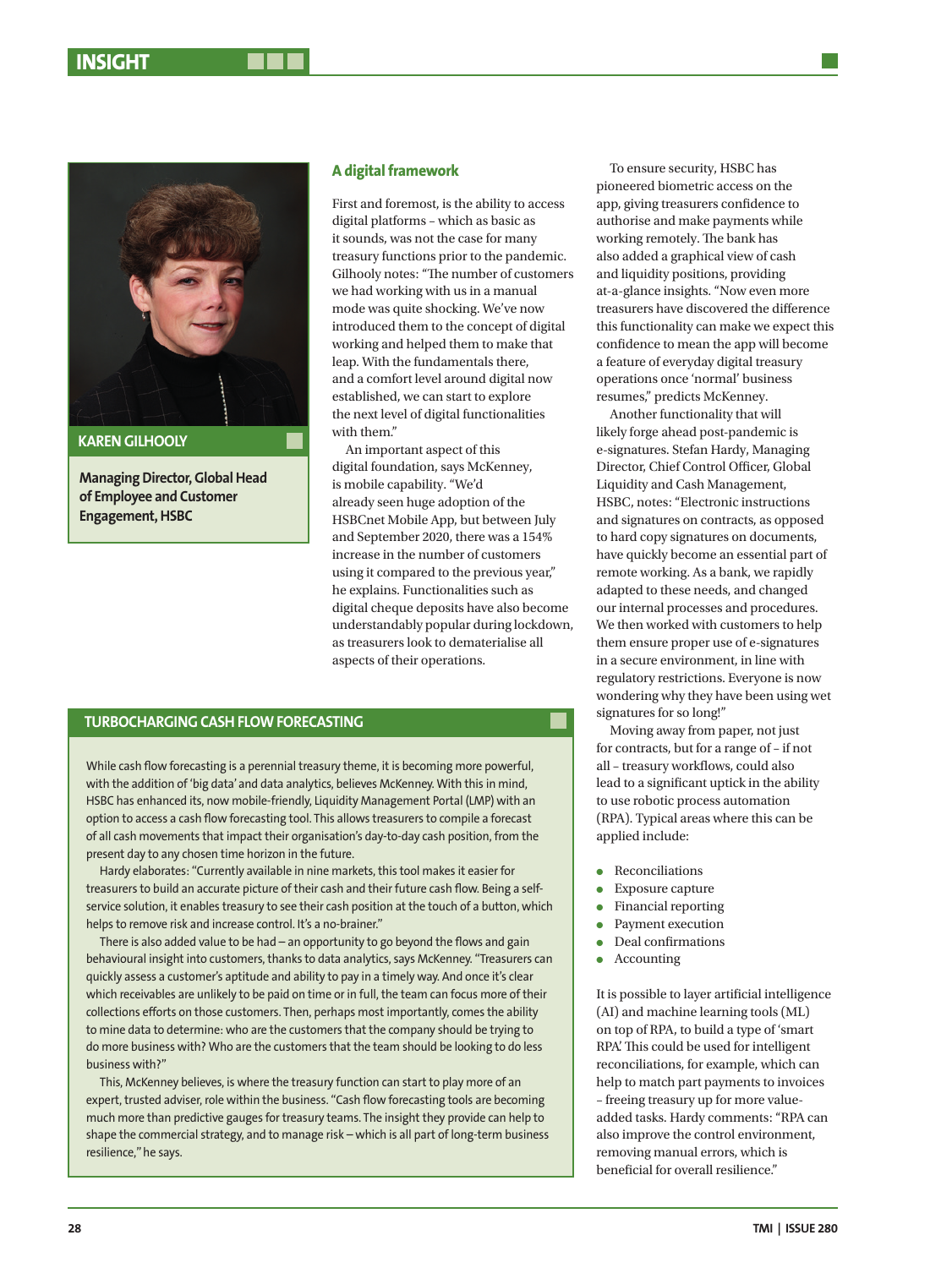#### **Unleash the APIs**

Well-equipped digital treasury functions also require tools that enable them to have full visibility and control over their cash. Gilhooly notes: "If cash is the lifeblood of the company, data exchange is like the circulatory system, coursing through the organisation. Having the right data, at the right time, in the right place, with the right controls around it, means having the ability to understand where money is going and what the expectations are for the future"

One of the main tools that can enable this data exchange is application programming interfaces (APIs). McKenney spells out the benefits: "We're enjoying big success with our treasury APIs and deepening our relationship with customers by easing treasurers' workloads and helping them make more informed and timely decisions." APIs, he explains, offer seamless access to real time data. "Rather than waiting for an end of day statement, customers can ping the bank anytime and immediately receive the data they require. On the back of that, they can perform reporting and analytics to understand which receivables have come in, for example. That data can also be automatically fed into our new cash flow forecasting tool to garner greater insights. "

As well as APIs for reporting, HSBC also offers a selection of payment-related APIs. Hardy comments: "We have realtime payments capabilities in 22 markets, giving treasurers greater visibility and control over payments 24/7/365. In a number of markets those payments can be initiated instantly via APIs, from within

*In good times, a treasury function is like great lighting in a theatre: when it's done perfectly you don't notice it, and improves the whole production.*

treasury workstations, without having to switch between separate bank platforms. We also have a payment tracker API, which provides complete transparency over the payment's end-to-end journey."

66

This tracking functionality, which leverages SWIFT gpi as well as some proprietary innovations, reduces risk for customers, especially in relation to fees – since these are clearly visible across the entire payment chain. "This is very much in the spirit of good conduct and treating customers fairly," notes Hardy. "Ultimately, it benefits both treasurers and the bank through greater visibility, while complying with regulatory requirements."

Gilhooly, meanwhile, highlights the service benefits of this payment tracker. "One of our most common query types is customers asking: 'where is my payment'? Our new self-service technology allows customers to track and trace a payment – without needing to contact the bank. It's a way of empowering treasurers to answer difficult questions and solve problems quickly and efficiently."

There are resilience benefits too,

#### **EMBEDDED FINANCE: ONE TO WATCH**

Another emerging trend, fuelled by APIs and open banking, is the move towards 'bankingas-a-service' or 'embedded finance'. For those not familiar with the concept, it involves banks enabling customers to embed financial services in their own products – essentially offering the bank's solutions to the customer's customer, and indeed their suppliers. This could range from payments capabilities to lending, insurance and investments. This is a growing market, estimated to be worth 7tr. by 2030 for those who enable it.

Says McKenney: "Treasurers have an opportunity to work with product teams to strengthen their sales proposition by embedding financial services in their products. At the moment, this is proving popular among large technology companies, but I see challengers coming to the table with their own take on this idea. It will be an interesting area to watch and one that treasurers would do well to keep on their radar throughout 2021."

says McKenney. "APIs make treasurers less dependent on the limitations of their own technology to manage their payment flows. When APIs are leveraged properly, everything becomes automated and runs in real-time. This removes manual workflows and batch processing, as well as improving efficiency and freeing the treasurer up to be more strategic."

#### **Streamlining payments and collections**

Any truly resilient digital treasury function must also have access to different ways to pay and collect, to meet the evolving needs of the wider business. Gilhooly comments: "From card payments to digital wallets, ACH payments and real-time payments, treasurers must be on top of all possible



**Managing Director, Regional Head of Latin America, Global Liquidity and Cash Management, HSBC**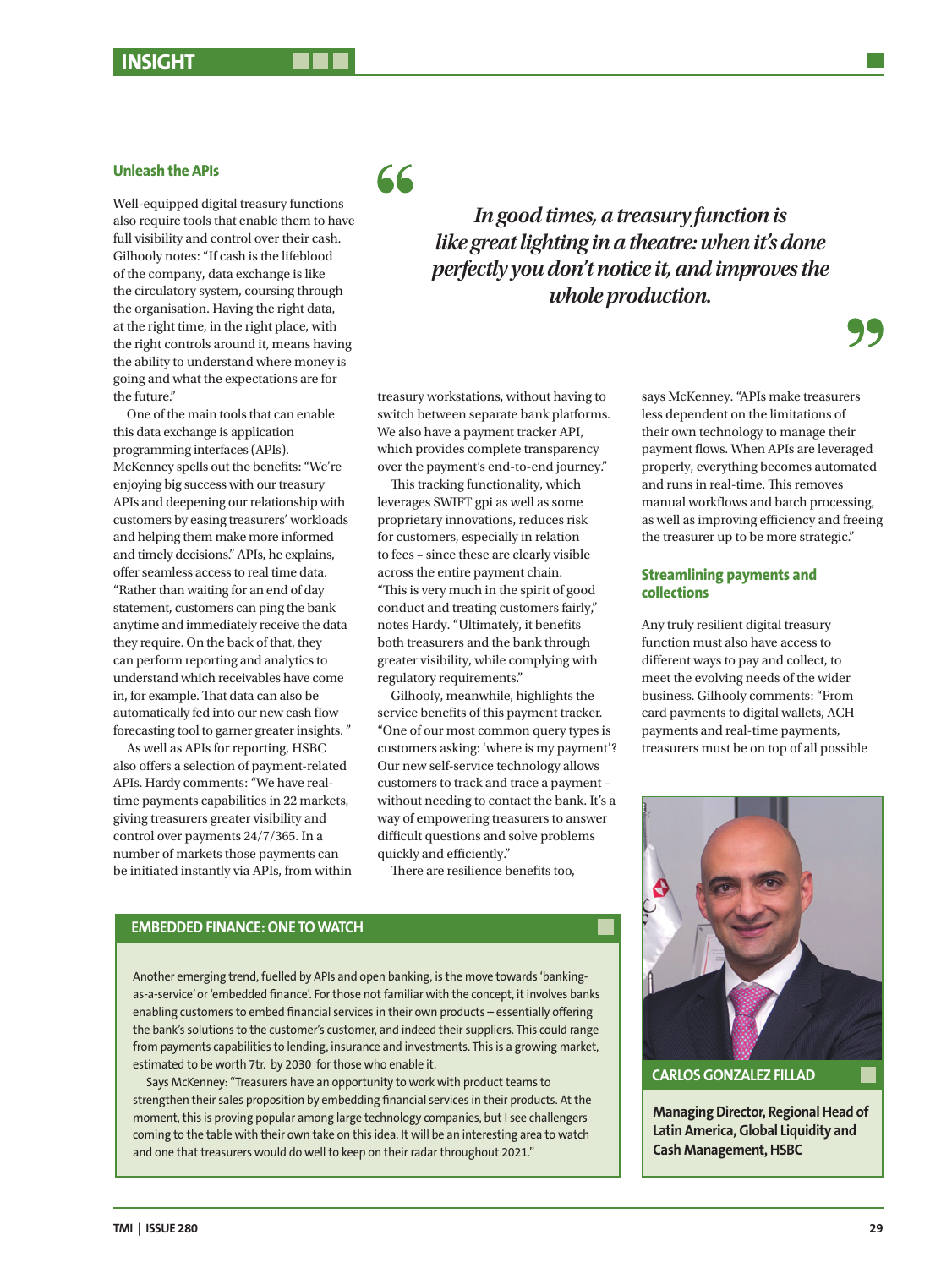

**Chief Innovation Officer and Head of Strategic Initiatives, Global Liquidity and Cash Management, HSBC**



#### **STEFAN HARDY**

**Managing Director, Chief Control Officer, Global Liquidity and Cash Management, HSBC**

avenues for sending and receiving funds. What's more, they not only need to be able to process transactions in a timely and seamless manner, they must also be able to collect and analyse all of the data that arises from those transactions."

Fortunately, innovations exist to help in this endeavour. Hardy highlights HSBC's Omni Collect solution, which is live in 11 markets and leverages API connectivity to enable merchants to offer multiple payment options to consumers, including instant payments, e-wallets and cards. The solution also offers a comprehensive view of collections across these different channels. "Not only does it provide a great experience for the end customer, it means that the treasurer has increased visibility – and can reduce reliance on physical cash, which is especially important right now for health and safety reasons."

In fact, HSBC worked with a healthcare client in Malaysia to use the Omni Collect solution and a QR code to enable contactless payments at Covid-19 drive-thru testing sites, says Hardy. "It's a great example of how technology can help mitigate risks, improve efficiency, and underpin resilience."

Elsewhere, McKenney highlights blockchain as a potential technology to watch in the payments space. "I believe payments in blockchainbased ecosystems will become more mainstream in the years ahead. HSBC has already worked with the Singapore Stock Exchange to set up a blockchain-based system for managing the payments flow around bond issuances, which involves automating coupon payments using smart contracts, for example. It's exciting to see real-life blockchain use cases coming to fruition in treasury."

Also inspiring is the potential of the data that comes with these digital payment and collection solutions to help control risk. Hardy comments: "Cash and cheques don't provide the full end-to-end trail of the different counterparties involved in a transaction. With digital payments, it is possible to obtain more complete visibility over a payment's journey. This data can be fed straight into monitoring systems to help identify and detect potential money laundering or fraud risks."

#### **The fight against cybercrime**

Unfortunately, the pandemic has led to a significant increase in fraudulent activity and cybercrime. And the more digital tools a company uses, the more avenues it opens up to cybercriminals – if the correct controls are not in place.

Fillad is a champion in the fight against cybercrime. He is part of the Central Bank Consultancy Payment Board which aims to protect the payments industry. "Global cyber threats have grown over 100% in this last year," he says. "Whenever you have this environment of permanent anxiety and rapid change, it creates stress that distracts people and opens the door for cybercrime. Attacks have happened across all client sizes, sectors and regions."

Cybercriminals, he says, are taking advantage of remote working and trends such as the Internet of Things. "A treasurer might have good protection when it comes to their work laptop, but their home WiFi might not be well protected, or perhaps their interactive home hub – Alexa or Siri type devices – could have spyware installed on it. Someone's neighbours could even be spying on them and listening to conversations, which could then lead to advanced social engineering attacks. Properly protecting the perimeter at home is critical, therefore. And of course, cyber resilience is not just about keeping the company's systems and data secure – it is about customers' and suppliers' data too."

Another 'golden rule' for Fillad is to slow down in order to avoid making potentially fraudulent transactions in error. "We strongly suggest that customers do not adopt a culture of 'urgent' payments. We recommend a 24-hour window for reflection on such requests. It's better that the money arrives a little late than that the funds are sent to fraudsters and cannot be recovered." This seems prudent, given that between April and May 2020 alone, there was a 200% increase in business email compromise attacks focused on invoice or payment fraud<sup>1</sup>.

It's also important to have a completely 'sanitised' digital operating environment when looking to keep cybercriminals at bay, says Fillad. "Conduct a regular inventory of users in your platforms, and remove anyone that shouldn't have access. And create different routes for employees to query and verify instructions – through